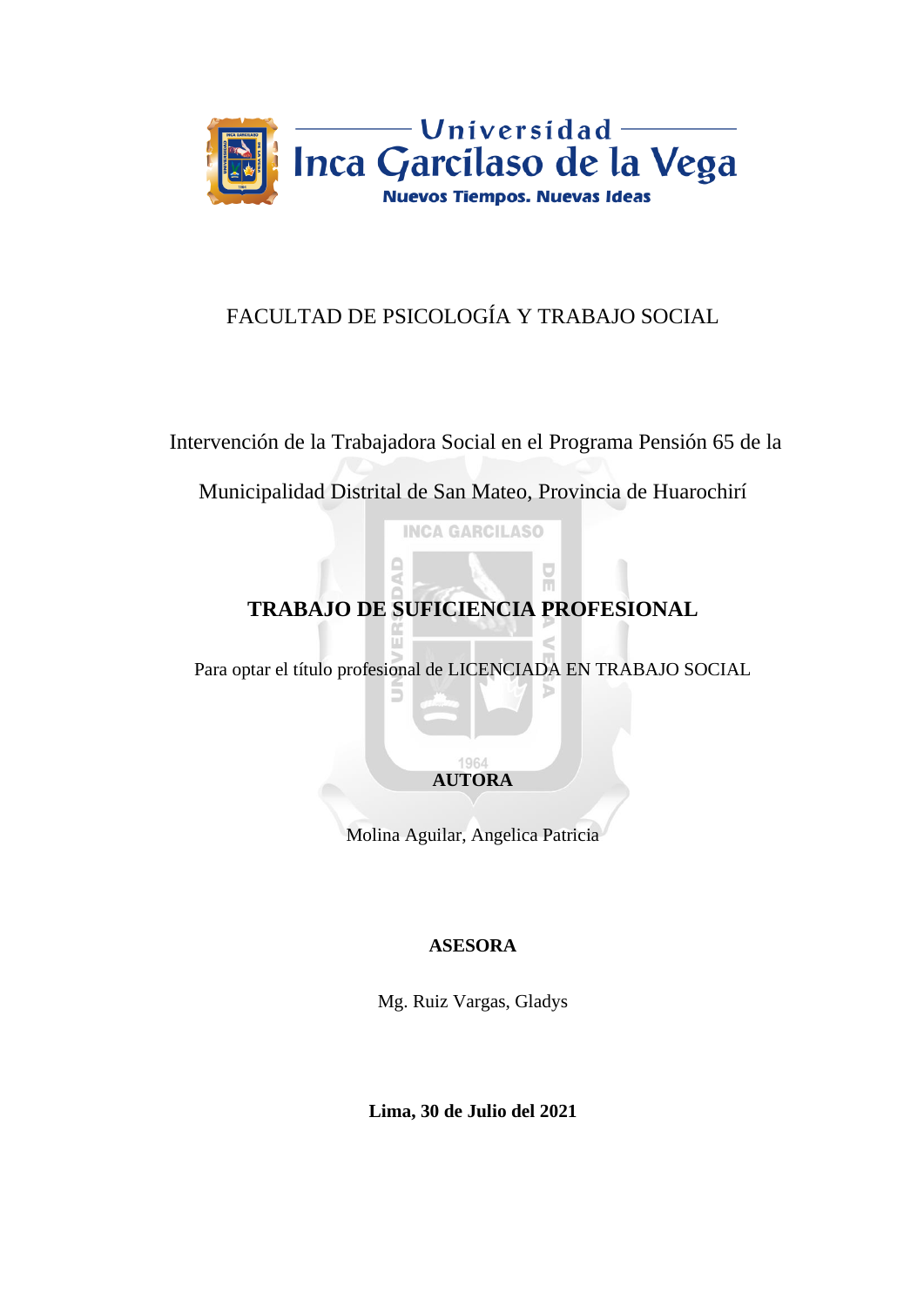#### **RESUMEN**

El presente trabajo académico tiene como objetivo describir la función desarrollada como trabajadora social en el Programa Pensión 65 de la Municipalidad de San Mateo, dando a conocer las habilidades y competencias profesionales adquiridas a través de la experiencia profesional llevada durante el periodo 2020.

La experiencia profesional desarrollada en este programa social se orienta a beneficiar a los adultos mayores en situación de extrema pobreza en aras de lograr su bienestar y que estos alcancen una mejor calidad de vida. Debido a la situación de riesgo en que viven estas personas, la trabajadora social tiene como principal propósito, recabar la información de los solicitantes y remitirla a la Oficina Central del Programa Pensión 65 a cargo del Ministerio de Desarrollo e Inclusión Social.

#### **INCA GARCILASO**

Entre otras de las funciones que asume la trabajadora social dentro de este ámbito de desempeño, está el orientar a los usuarios para el cobro de las pensiones, verificar la supervivencia de los usuarios, elaborar informes, realizar las desafiliaciones y diseñar programas de intervención que conduzcan al bienestar de los adultos mayores y a la solución de sus problemas.

Las acciones desarrolladas en el Programa Pensión 65 se enfocan en varios modelos de intervención social que permiten fortalecer las competencias técnicas, siendo los más usados el modelo sistémico, humanista-existencialista, de intervención en crisis; los cuales se ejecutan con profesionalidad y un alto sentido de servicio a la comunidad, centrado en adultos mayores de bajos recursos económicos del distrito de San Mateo en la Provincia de Huarochirí.

**Palabras claves:** inclusión social, programa social, adulto mayor, política pública, apoyo social.